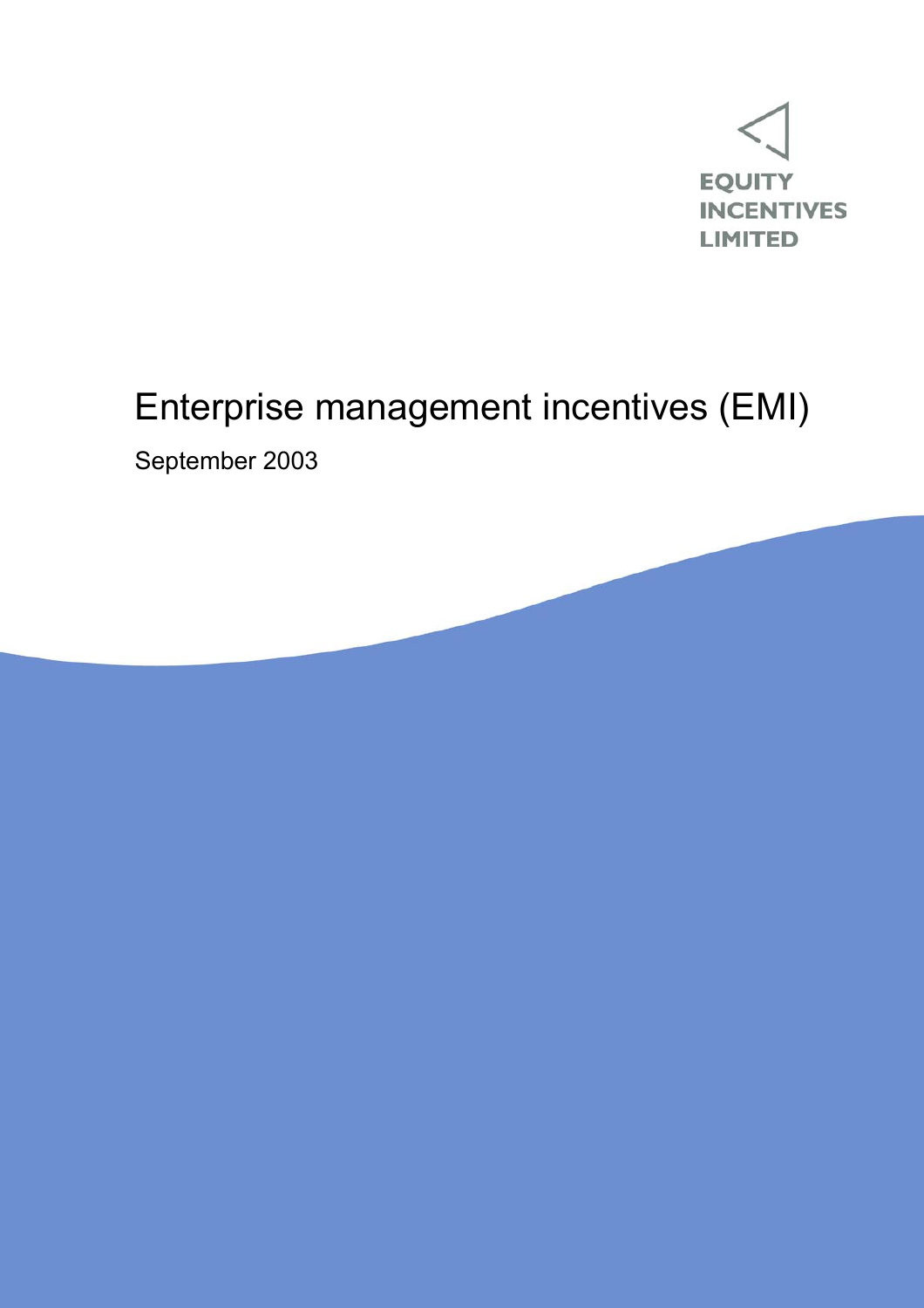# Introduction

The enterprise management incentives (EMI) provisions, introduced in 2000 and modified since then, continue to provide a popular tax advantaged share option for employees. Briefly:

- EMI options are relatively quick to grant.
- Any number of employees can participate at any time.
- Each EMI option holder may only hold options over shares of a value (at grant) of up to £100,000.
- A company may grant EMI options over shares with a total market value at grant of up to £3 million.
- Companies with gross assets exceeding £30 million (from 1 January 2002), or which carry on certain businesses, cannot grant EMI options.
- Some companies cannot grant EMI options because of their ownership arrangements or group structure.
- There are very significant potential tax advantages for option holders.
- EMI options solve the employer's national insurance contributions (NICs) problem.

## What is an EMI option?

An EMI option operates as follows (with reference to typical documentation):

- The company checks it can grant EMI options. This can be confirmed in advance with the Inland Revenue.
- The market value of the shares under option (unless they are quoted on a recognised stock exchange) is agreed with the Inland Revenue (prescribed valuation form).
- The board selects employees and grants options to them to acquire shares in the company within a defined option period (option agreement and board minutes).
- The grant of each EMI option is notified to the Inland Revenue within 92 days (prescribed form of notice).
- An annual return is submitted to the Inland Revenue (prescribed form).
- The option holder either exercises the options in whole or in part (notice of exercise of option) and acquires shares or allows the options to lapse.
- A written joint election (made between employer and employee) may be needed *no later than 14 days*  after the date of exercise (this applies to EMI options, whenever granted, which are exercised from 16 April 2003).

Only an option granted after 28 July 2000 can qualify as an EMI option.

# Using EMI options

An EMI option provides the option holder with an opportunity to acquire shares. There will normally be a cost to the option holder (the exercise price) but an option will not usually be exercised unless it is "in the money". EMI arrangements may operate on a selective basis. Conditions may be attached to the exercise of EMI options. Discounted options can be granted.

## The EMI framework

- An option must be granted for commercial reasons in order to recruit or retain an employee in a company, and not as part of a tax avoidance scheme.
- The total market value of shares under option at the date of grant must not exceed £3 million (the plan limit).
- The market value of shares under option to any employee calculated at the time an option is granted must not exceed £100,000.
- The company whose shares are the subject of the option must be a qualifying company (see below).
- The individual to whom the option is granted must be an eligible employee (see below) in relation to that company (and the option must be granted by reason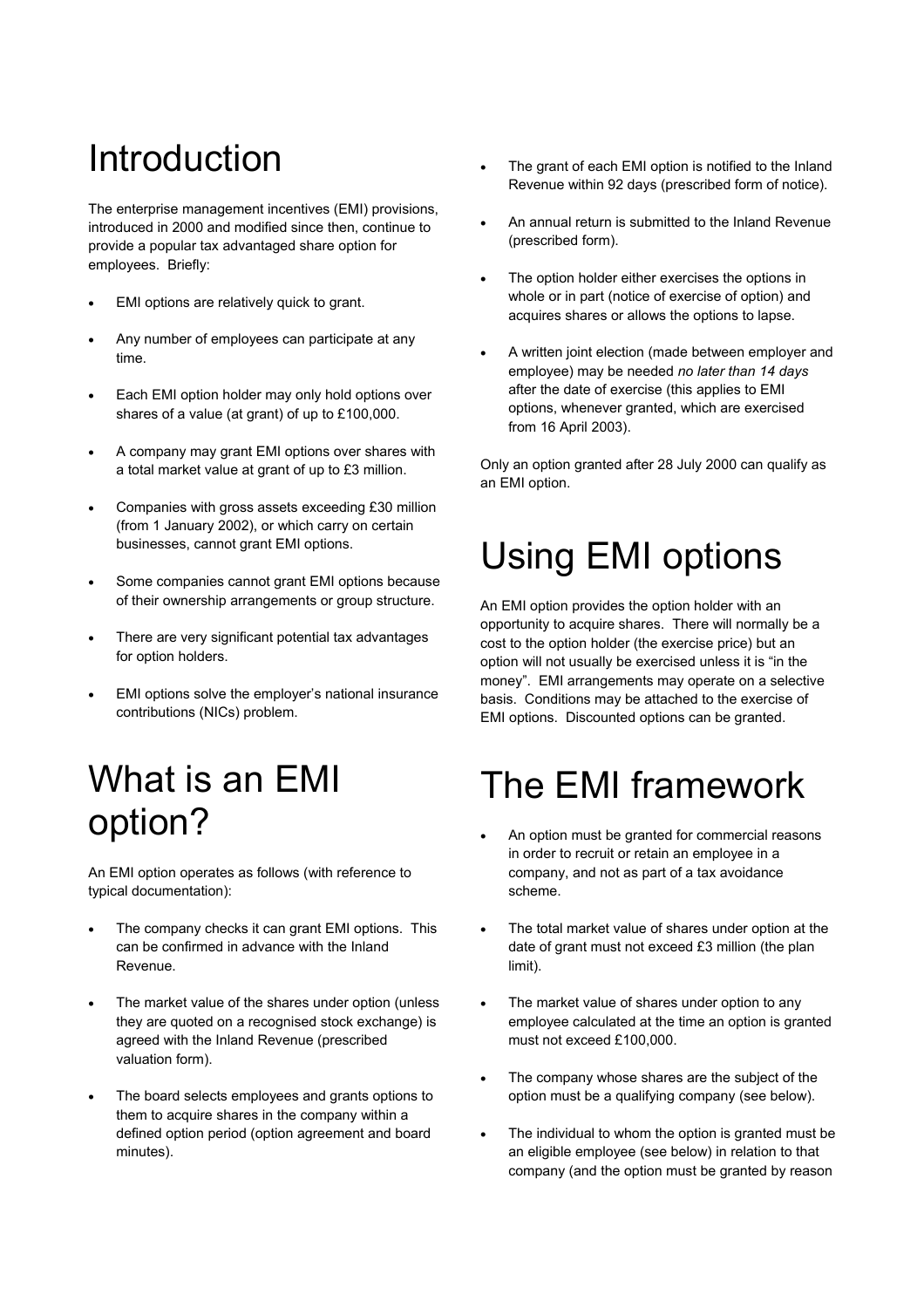of employment with that company or another group company).

- There must be an option agreement in writing which meets certain requirements.
- The option must satisfy other requirements (e.g. as to the type of shares that may be acquired).
- If the exercise price is set at market value at the time the EMI option is granted, then the exercise of an EMI option within ten years of the date of grant is completely tax free for the participant (with no NICs payable by the employer). If the shares acquired are subiect to restrictions which affect their value, then a joint election as mentioned above will usually be needed to ensure no income tax arises under the restricted securities tax regime.
- The shares acquired on the exercise of an EMI option will benefit from capital gains tax (CGT) taper relief, calculated as starting from the date of grant of the option.
- The tax advantages will, in broad terms, cease to be available if there is a disqualifying event.

## Qualifying for EMI

### **Qualifying company**

A company can only grant EMI options if it meets certain qualifying conditions at the time the options are granted, including:

- Gross assets must not exceed £30 million (previously £15 million).
- The company must satisfy an independence test i.e. it must not be a subsidiary or otherwise be under the control of another company.
- Any subsidiaries must be at least 75% subsidiaries.
- The company (the group) must carry on one or more qualifying trades (see Appendix).
- The trading activities must be carried on wholly or mainly in the UK (at least one company in the group must be carrying on a trade wholly or mainly in the UK).

#### **Eligible employees**

The employee must be employed by the company (or a group company). An employee's commitment of working time must amount to at least 25 hours a week, or if less, 75% of his or her working time.

For this purpose working time consists of all time spent on work:

- The general earnings from which are taxed as employment income; and
- The profits from which are chargeable to tax under Case I or II of Schedule D.

It includes time which would have been spent on this work except for injury, ill-health, disability, pregnancy, childbirth, parental leave, reasonable holiday entitlement or not being required to work during a period of notice of termination of employment. It also includes work which would have been chargeable to tax had the employee been resident in the UK.

### **The option agreement**

The grantor of the option and the employee must enter into a written agreement which states:

- The date of grant of the option.
- That it is granted under the provisions of Schedule 5 to the Income Tax (Earnings and Pensions) Act 2003.
- The number, or maximum number, of shares that may be acquired.
- The price (if any) payable on exercise (or the method by which it is to be determined).
- When and how the option is to be exercised.
- Any conditions, such as performance conditions, which affect the terms or extent of the employee's entitlement.
- Details of any restrictions attached to the shares.
- That the person to whom it is granted is prohibited from transferring any of his or her rights under it and, if they permit exercise after that person's death, do not permit such exercise more than one year after death.

#### **Other qualifying conditions**

The shares under option must be ordinary shares, fully paid up, and non-redeemable.

Companies may award EMI options over restricted shares. The market value of shares subject to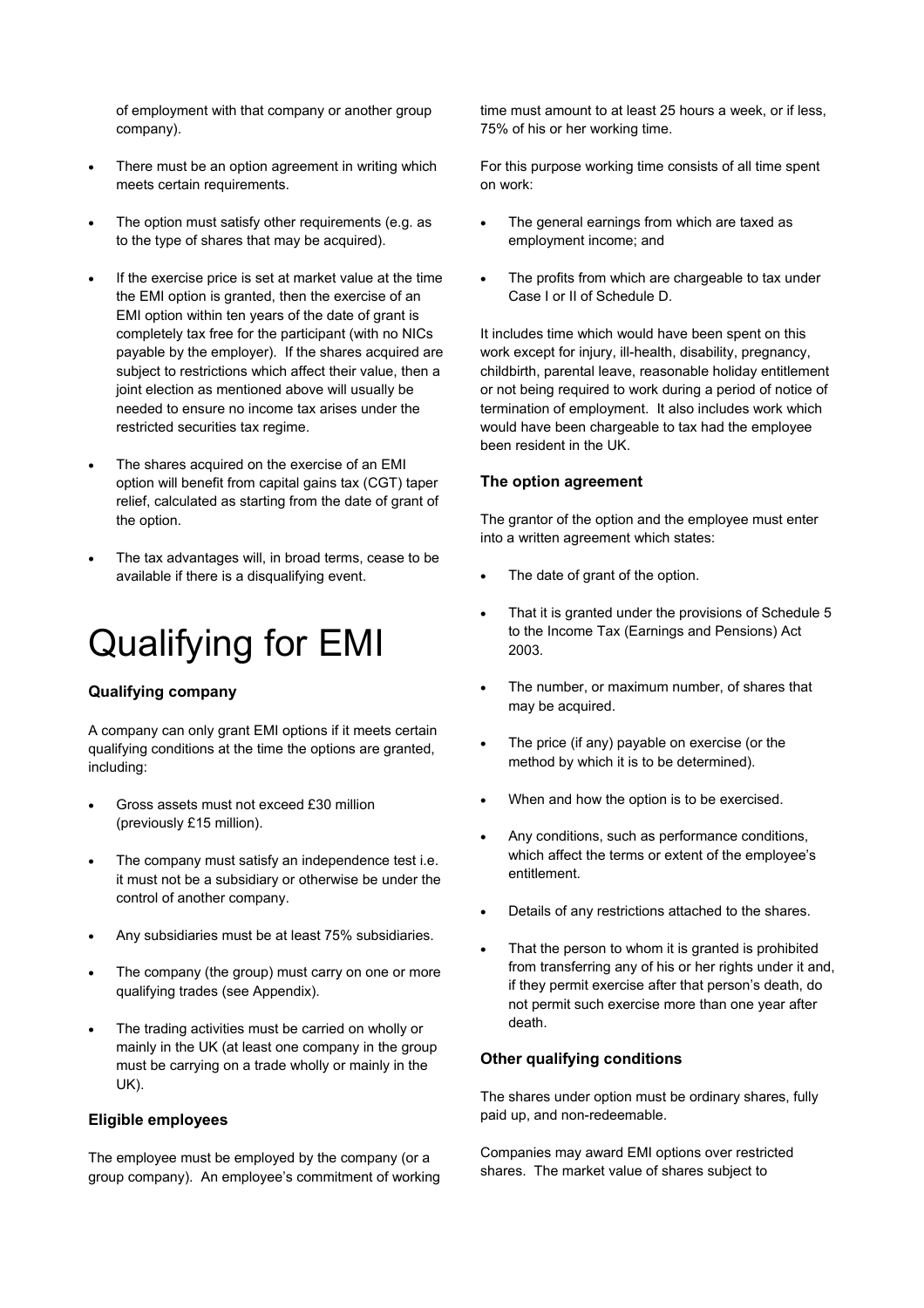restrictions is determined as if there were no such restrictions for the purpose of calculating the £100,000 individual limit and the plan limit of £3 million.

The option must be *capable* of exercise within 10 years from the date of grant.

EMI options cannot be granted to any employee who controls (directly or indirectly) 30% or more of the ordinary share capital of the company.

#### **Disqualifying events**

There is also a requirement to avoid disqualifying events during the life of each EMI option. There will be a disqualifying event if the relevant company:

- Ceases to meet the independence test.
- Ceases to satisfy the trading activities requirement.
- Converts the option into an option over shares of a different class unless this is a permitted conversion.

There are also disqualifying events, if the employee:

- Ceases to be an employee of the company (or a group company).
- Ceases to satisfy the requirement as to the commitment of working time.
- Receives the grant of an Inland Revenue approved company share option plan (CSOP) option if, immediately after it is granted, the employee holds unexercised EMI options and CSOP options in respect of shares with a total value of more than £100,000.

There are other disqualifying events. Achieving gross assets of more than £30 million is not a disqualifying event.

### **Restricted securities**

A new tax regime applies to the acquisition of restricted shares and other securities from 16 April 2003. A typical example of a restriction is a provision in a private company's Articles of Association that requires an employee to sell their shares at less than market value if employment ceases within a specified period of acquiring shares. The definition of restriction is wide and this is only an example. There is no automatic exemption from this regime for shares acquired on the exercise of an EMI option. However, a joint election may be made to exclude the restricted securities tax regime and ensure EMI tax reliefs on exercise are maximised. A separate question and answer paper is available to help identify

cases where the restricted securities tax regime applies and therefore a joint election is needed.

### Are the tax advantages worthwhile?

An EMI option provides a method of avoiding an income tax charge of up to 40% and employee's NICs of 1% that would usually apply to an employee on the exercise of an option.

The tax-free exercise can take place at any time, no later than the tenth anniversary of the date of grant, providing the option continues to qualify as an EMI option.

A participant who acquires shares tax-free may have a CGT liability, but this will only arise when the shares are sold.

The first £7,900 (2003/2004) of all chargeable gains in a tax year are exempt from CGT. Taper relief is likely to apply to reduce the effective tax rate depending on the *number of complete years since the date the EMI option was granted*. This is an important EMI tax advantage. Normally, an individual has to own the shares themselves for the required number of years before the shares qualify for taper relief. Maximum taper relief should be available after only two years and means an effective CGT rate of 10% for higher rate taxpayers.

No employee's NICs will be payable on either the grant or exercise of EMI options, unless the option is discounted. An option is discounted if it is granted at an exercise price which is less than the market value at the date of grant. In which case, the discount is taxed as normal (i.e. usually subject to income tax and NICs on exercise). Market value for this purpose does take restrictions in to account.

As well as tax advantages to employees, there is a very important tax advantage for the employer. In the case of an unapproved option, the employing company will usually face an employer's NICs charge when an option is exercised. This charge is currently 12.8% (without limit) of the difference between the exercise price and the market value at the time of the exercise of the shares acquired. This liability is unquantifiable at the outset and is a major concern for many companies. In contrast, under the EMI provisions there is an exemption from NICs whenever an EMI option is exercised (except as regards any discount).